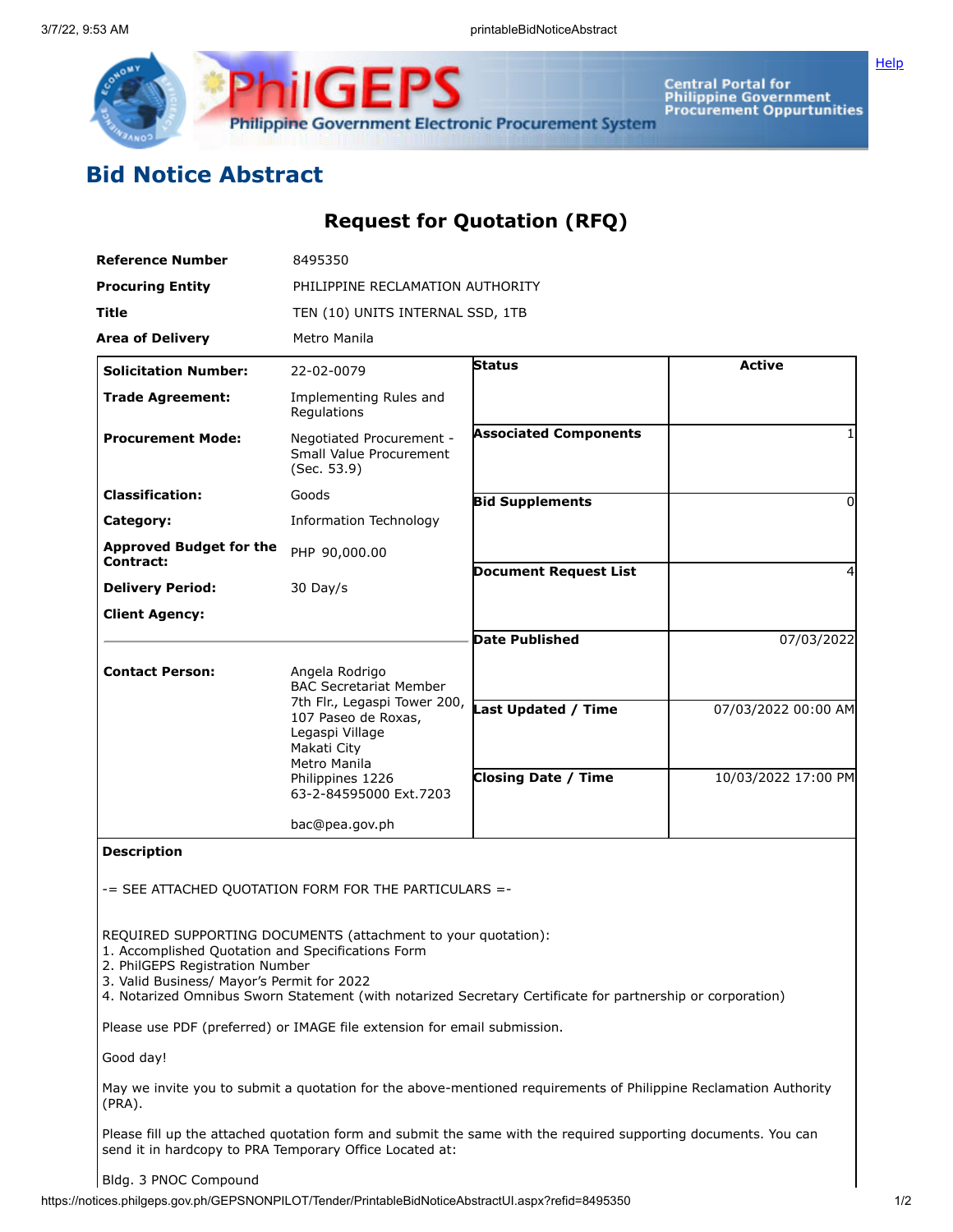external contracts of the contracts of the contracts of the contracts of the contracts of the contracts of the<br>The contracts of the contracts of the contracts of the contracts of the contracts of the contracts of the contr Energy Center, Rizal Drive Bonifacio Global City Fort Bonifacio, Taguig City

You may also email your proposal to bac@pea.gov.ph for the attention of BAC Secretariat. Online submission is preferred. Kindly check our website at http://www.pea.gov.ph for announcement of office hours during the community quarantine.

Quotation must be submitted on or before the quotation closing date as shown above. Quotation received with incomplete requirements and those received after the closing date will not be accepted. You may write your queries and concerns to bac@pea.gov.ph.

#### **Line Items**

| See Technical Specifications<br>Internal SSD, 1TB<br>Unit<br>10                                                                                                                                                                                                                                                                                                                      | 90,000.00 |
|--------------------------------------------------------------------------------------------------------------------------------------------------------------------------------------------------------------------------------------------------------------------------------------------------------------------------------------------------------------------------------------|-----------|
| <b>Other Information</b><br>Email bac@pea.gov.ph for your online submission or queries related to this procurement. The advertisement is also<br>posted at www.pea.gov.ph.<br>Submission of proposals in hardcopy and the delivery of the items being procured is at:<br>Bldg. 3 PNOC Compound<br>Energy Center, Rizal Drive<br>Bonifacio Global City<br>Fort Bonifacio, Taguig City |           |

**Created by Angela Rodrigo** 

**Date Created** 04/03/2022

The PhilGEPS team is not responsible for any typographical errors or misinformation presented in the system. PhilGEPS only displays information provided for by its clients, and any queries regarding the postings should be directed to the contact person/s of the concerned party.

© 2004-2022 DBM Procurement Service. All rights reserved. **[Help](javascript:void(window.open()** | **Contact Us** | **[Sitemap](https://notices.philgeps.gov.ph/GEPSNONPILOT/Sitemap/Sitemap.aspx)**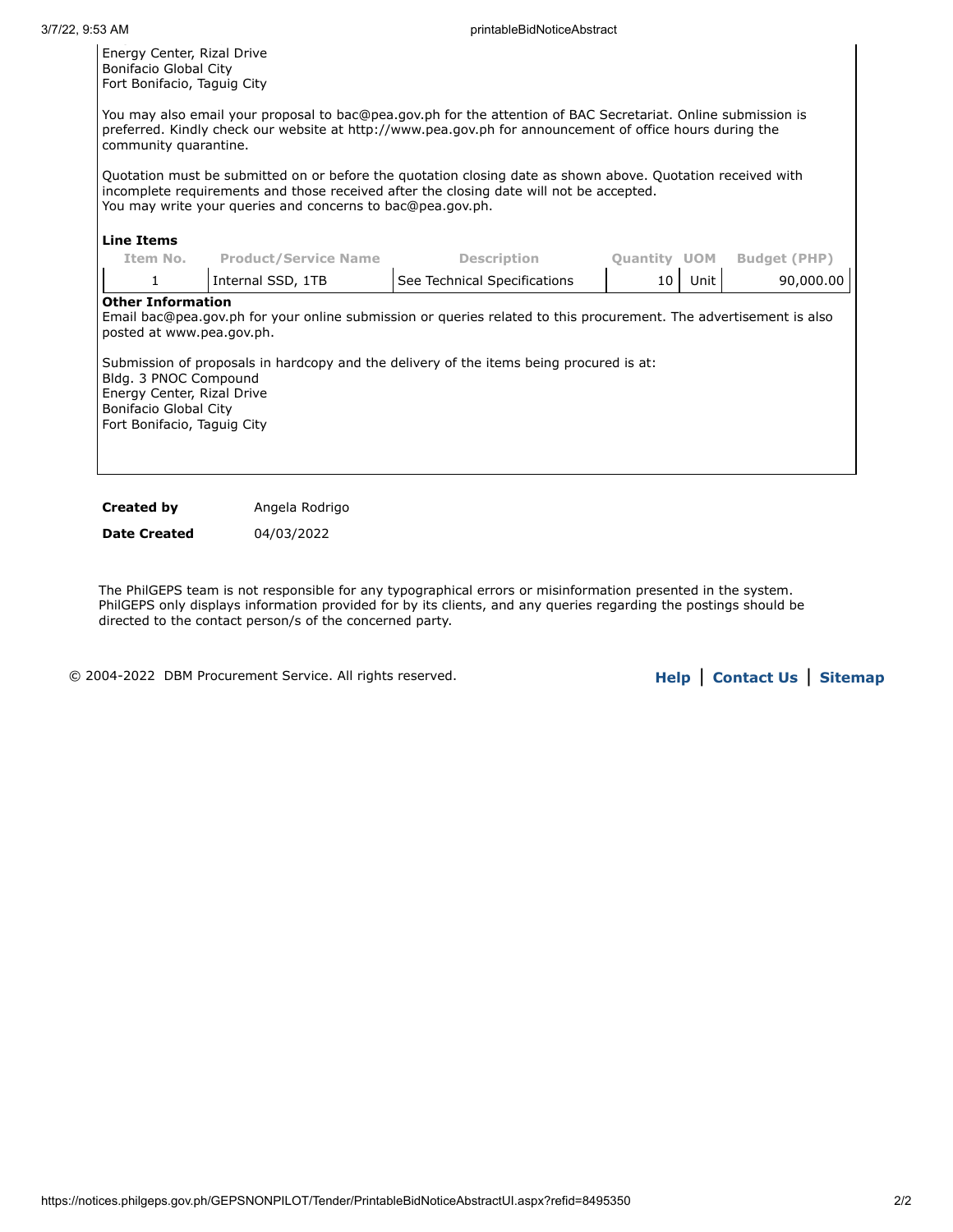

Tel. No.: (02) 459-5000 · Facsimile No.: (02) 815-2662 Website: www.pea.gov.ph . Email: info@pea.gov.ph

#### **QUOTATION FORM (Small Value Procurement)** Date of Quotation:

|               | TEN (10) UNITS INTERNAL SSD, 1TB | PhilGEPS Reference No.:                    | 8495350            |
|---------------|----------------------------------|--------------------------------------------|--------------------|
| Project Name: |                                  | Approved Budget for the<br>Contract (ABC): | Php 90,000.00 ONLY |

#### **SUPPLIER INFORMATION** (Fill-out completely):

| Company Name: | PhilGEPS Registration No.: |  |
|---------------|----------------------------|--|
| Address:      | Tax Identification No.:    |  |
|               | Email Address:             |  |
| Website:      | Contact Number:            |  |

### **INSTRUCTIONS:**

| 1. Fill in all the blanks and place checkmarks on applicable boxes.<br>2. Quote your lowest net government price(s), taxes included, F.O.<br>B. destination, for the item(s)/service(s) listed hereunder, | <b>ATTACH THE FOLLOWING</b><br>DOCUMENTS WITH YOUR QUOTATION<br>(Per 2016 Revised IRR of R.A. 9184) |
|-----------------------------------------------------------------------------------------------------------------------------------------------------------------------------------------------------------|-----------------------------------------------------------------------------------------------------|
| indicating the shortest time of delivery and furnishing this Office<br>with descriptive brochures, catalogues (if available), and/or                                                                      |                                                                                                     |
| samples (if required).                                                                                                                                                                                    | $\checkmark$ Valid PhilGEPS Registration Number                                                     |
| 3. Indicate the brand name of the offered item/s and delivery<br>charges (if applicable).                                                                                                                 | $\checkmark$ Mayor's/Business Permit for 2022                                                       |
| 4. In case you are the EXCLUSIVE MANUFACTURER,                                                                                                                                                            |                                                                                                     |
| <b>DISTRIBUTOR OR AGENT IN THE PHILIPPINES, attach</b>                                                                                                                                                    | $\checkmark$ Notarized Omnibus Sworn Statement                                                      |
| appropriate documents to the said effect.                                                                                                                                                                 | (With notarized Secretary Certificate)                                                              |
| 5. E-mail duly accomplished form to bac@pea.gov.ph or submit                                                                                                                                              | for partnership/corporation)                                                                        |
| said form to PRA Office (BAC Secretariat). ONLINE                                                                                                                                                         |                                                                                                     |
| <b>SUBMISSION IS PREFERRED.</b>                                                                                                                                                                           |                                                                                                     |

### **OFFICIAL QUOTATION FROM THE SUPPLIER:**

|                                       | NO. QTY. | <b>UNIT</b> | <b>DESCRIPTION</b>                                   | <b>BRAND NAME</b><br>(if applicable) | <b>UNIT</b><br>PRICE* | <b>TOTAL PRICE</b><br>(Unit Price x Qty)* |
|---------------------------------------|----------|-------------|------------------------------------------------------|--------------------------------------|-----------------------|-------------------------------------------|
| 1.                                    | 10       | units       | Internal SSD, 1TB                                    |                                      |                       |                                           |
|                                       |          |             | Approved Budget for the Contract: Php 90,000.00 ONLY |                                      |                       |                                           |
|                                       |          |             | See Technical Specifications                         |                                      |                       |                                           |
|                                       |          |             | -=NOTHING FOLLOWS=-                                  |                                      |                       |                                           |
|                                       |          |             |                                                      |                                      |                       |                                           |
|                                       |          |             |                                                      |                                      |                       |                                           |
|                                       |          |             |                                                      |                                      |                       |                                           |
|                                       |          |             |                                                      |                                      |                       |                                           |
|                                       |          |             |                                                      |                                      |                       |                                           |
| <b>GRAND TOTAL IN PHILPPINE PESO:</b> |          |             |                                                      |                                      |                       |                                           |

*\*Note: Amount shall be inclusive of taxes and delivery charges (if applicable).*

Quoted by:

| Signature Over Printed Name<br>of Authorized Representative | Position | Page 1 of 7 |
|-------------------------------------------------------------|----------|-------------|
|                                                             |          |             |